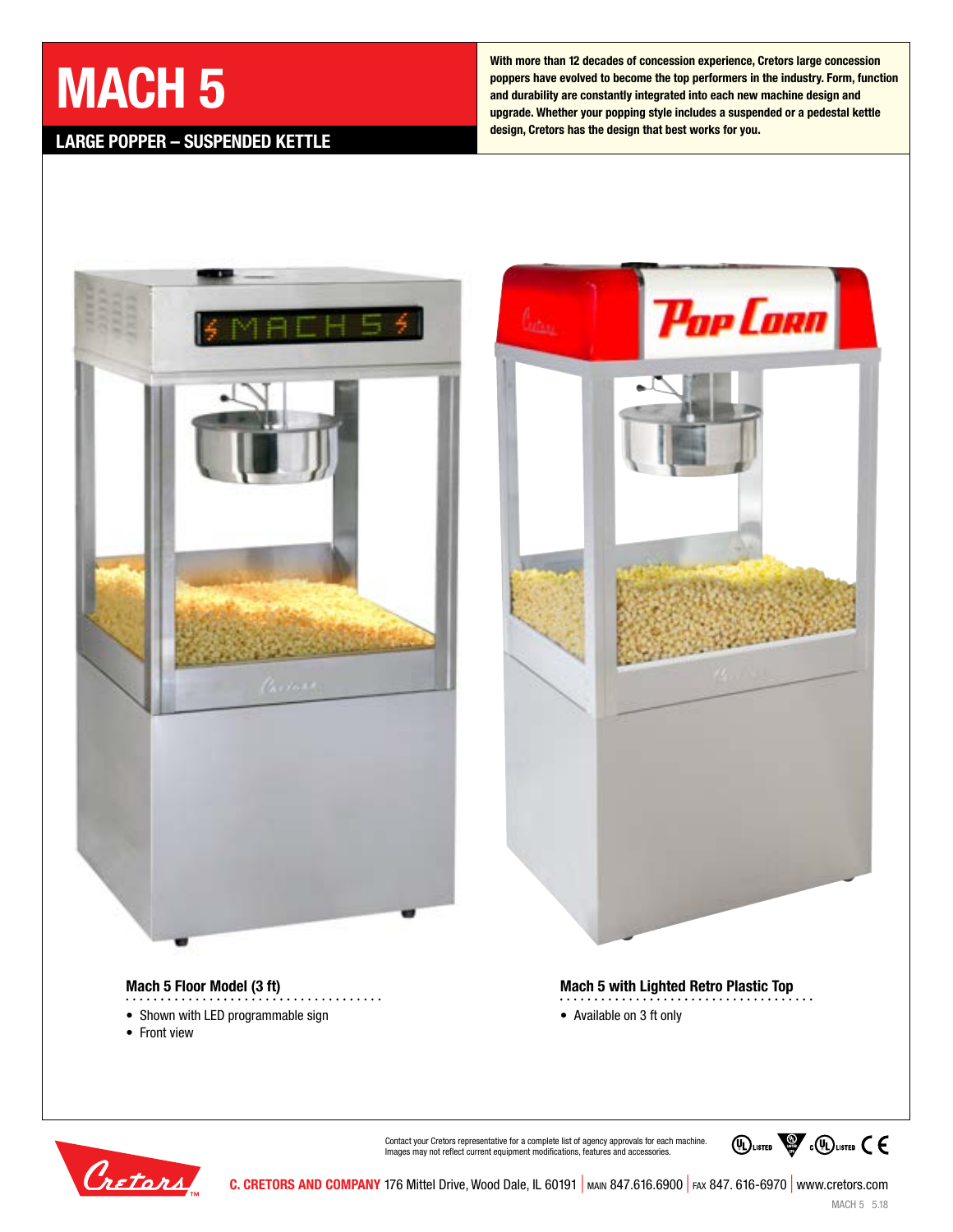**The Mach 5 popper is a truly versatile machine. Beautifully styled and built to last for generations, this popper draws on the Cretors long tradition of popping technology combined with exciting, innovative features. Cretors exclusive one-piece, automatic lid design, along with the resealable corn bin will ensure maximum corn expansion. The optional programmable LED sign, which can be customized, will promote additional sales. As your business grows, the oversized cabinet allows** 

**you to upgrade to a larger kettle. The large 16" diameter kettle allows for maximum expansion for today's high expansion corn hybrids. Need more volume? Turn your 32 oz kettle into a 48 oz or 60 oz by simply changing the heat elements. The current MACH 5 is the fifth generation of our popular popper, coupling Cretors expertise and all the benefits of modern manufacturing.**





Contact your Cretors representative for a complete list of agency approvals for each machine. Images may not reflect current equipment modifications, features and accessories

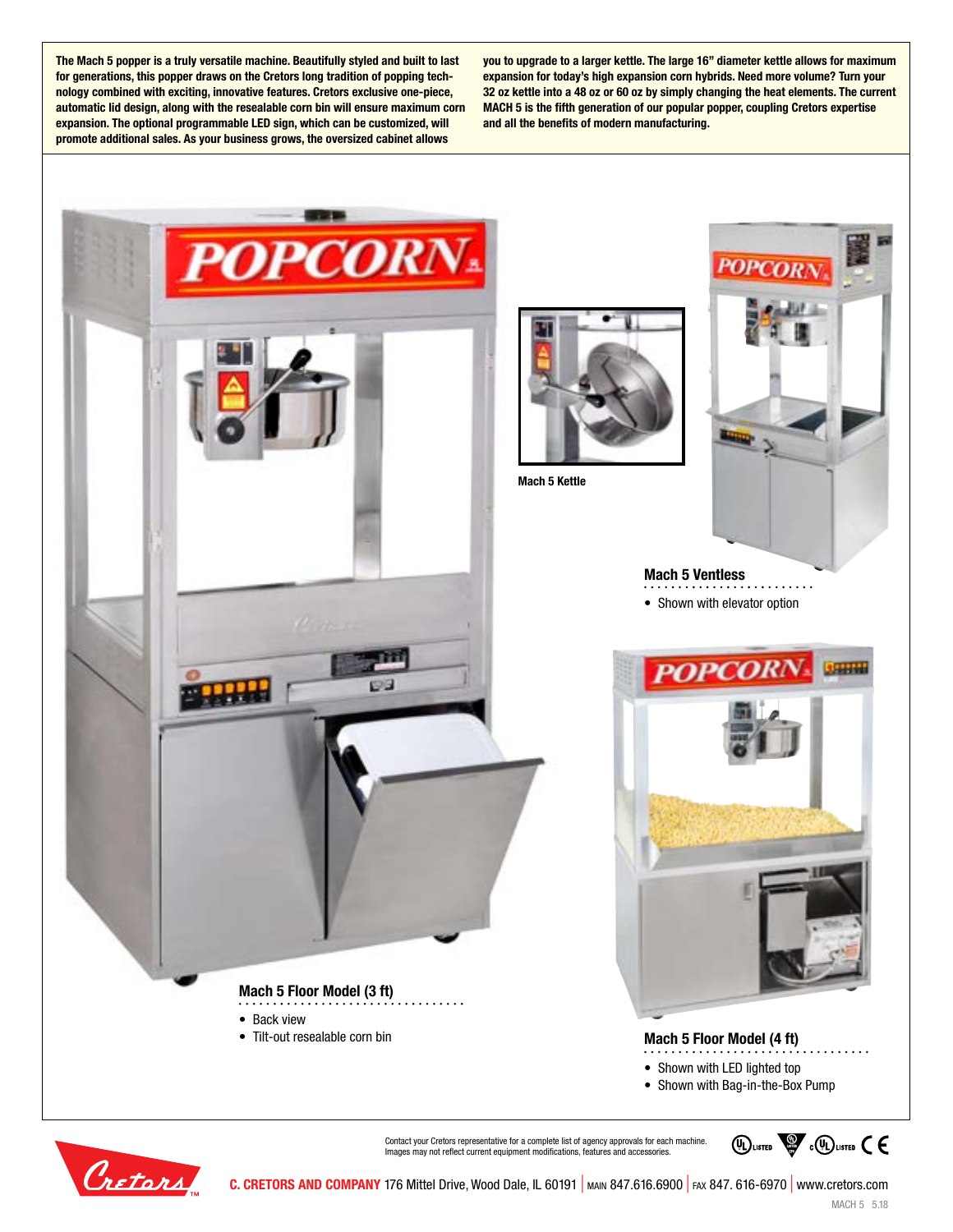## **KEY FEATURES**

- **• Available in 3 and 4 ft cabinets**
- **• Available with 32, 48 and 60 oz kettles**
- **• Welded stainless-steel cabinet**
- **• Welded stainless-steel base with air-tight, tilt-out resealable corn bin keeps corn fresh for maximum corn expansion**
- **• One-piece kettle**
- **• LED lighting system**
- **• Two heat lamps**
- **• Digital temperature controller**
- **• Lift off Vyvak doors for easy cleaning**

## **STANDARD FEATURES**

- **• Clean-in-place nickel plated all-steel kettle**
- **• One-piece lid ensures maximum popcorn expansion**
- **• Direct-drive agitator motor provides longer motor life**
- **• Cycling pilot light indicator**
- **• Illuminated eye-level rocker switches**
- **• Disposable filter system**
- **• Clean-out drawer**
- **• Exhaust and Cornditioner system**
- **• Internal heat lamp(s) and heated corn deck**
- **• Equipped for direct-oil feed**
- **• Automatic jump-up kettle lid**
- **• LED popcorn sign**
- **• Available as counter or floor model**

### **OPTIONS**

- **• Backlit red and yellow LED popcorn sign**
- **• Neon sign**
- **• LED programmable sign**
- **• ANSUL fire suppression system**
- **• Pass through side glass** (left or right)
- **• Bin elevator**
- **• Patented Pop It N' Top It system**
- **• Bag filler**
- **• Corn guard chute**
- **• Ventless recirculating hood system**
- **• Pass through dual control system**
- 
- 
- 

#### **Patented One-Pop control/One-Pop control with cycle counter**

- This patented safety feature will bring you peace of mind! It not only saves energy, but it reduces the chances of a grease fire in your home theatre, grocery store, car dealer, hotel or anywhere else you pop. It's the safest machine on the market. With the push of a button the kettle will heat, pop a batch of corn, and turn itself off after one popping cycle, not allowing an unattended kettle of popped corn to catch fire if forgotten.
- Counter option will count the number of popping cycles the popper has performed, ideal when the number of popping cycles needs to be recorded. It's perfect for profit-sharing programs or calculating corn usage.

#### **Salt/sugar switch**

With a single switch, change between the higher temperature of salted corn production and the lower temperature needed for sugar corn, kettle or glazed popcorn production. Amount of oil dispensed is also automatically adjusted.

#### **Bin Elevator**

Increase storage capacity without increasing space requirements with our exclusive bin elevator. With a simple turn of a crank, a portion of the popper case bottom is lowered to warm and hold more popcorn during peak selling times. When extra space is not needed, simply crank the popper case bottom back up to its original position. The bin holds three 32 oz batches, equivalent to 39 (85 oz size) tubs. The cabinet plus the bin holds a total of six 32 oz batches.

- 
- **• Salt/sugar switch**
- **• Integrated pump**
- **• Stainless-steel corn bin**
- **• 30 Amp power cord option for 32 oz 30 Amp machine only**

# **Patented Popit N' Topit**

Our exclusive Popit N' Topit butter topper is operated using a handsfree push bar to deliver popcorn topping. Simply fill the bucket with fresh popcorn, press the hands-free push bar to deliver the topping and continue to fill the bucket to desired capacity. Top off the popcorn with another push of the bar, and you are done in one easy step. Reduce transaction time, prevent spills and drips, and maximize counter space.

#### **Stainless-steel kettle**

- Stainless-steel durability is built directly into the kettle and will never rust.
- Stainless steel is superior to other surfaces and is not damaged by carbon remover or kettle cleaner.
- It provides improved heat transfer technology, which evenly heats the bottom of the kettle and creates a more uniform popping surface temperature that heats up quickly to maximize corn expansion.

#### **Ventless Hood**

We have partnered with Giles Foodservice Equipment, the premier manufacturer of the Ventless Recirculating Hood system, to create a popcorn machine that does not require expensive hood exhausting ducting. The three stage filter system includes a baffle grease filter, electrostatic air cleaner, and Polysorb® filter. The Ventless Hood limits the emission of grease-laden air to the room in accordance with NFPA 96.

**Merchandising Signs**

- Sign options available for the Diplomat, Mach 5 and President Poppers
- Choose from several sign options to maximize your message in the concession area: neon, red only, red and white and blinking red and white.





**C. CRETORS AND COMPANY** 176 Mittel Drive, Wood Dale, IL 60191 | main 847.616.6900 | fax 847. 616-6970 | www.cretors.com

- 
- 
- **• Two side raw corn drawer**
- **• Patented One-Pop**
- **• Patented One-Pop with cycle counter**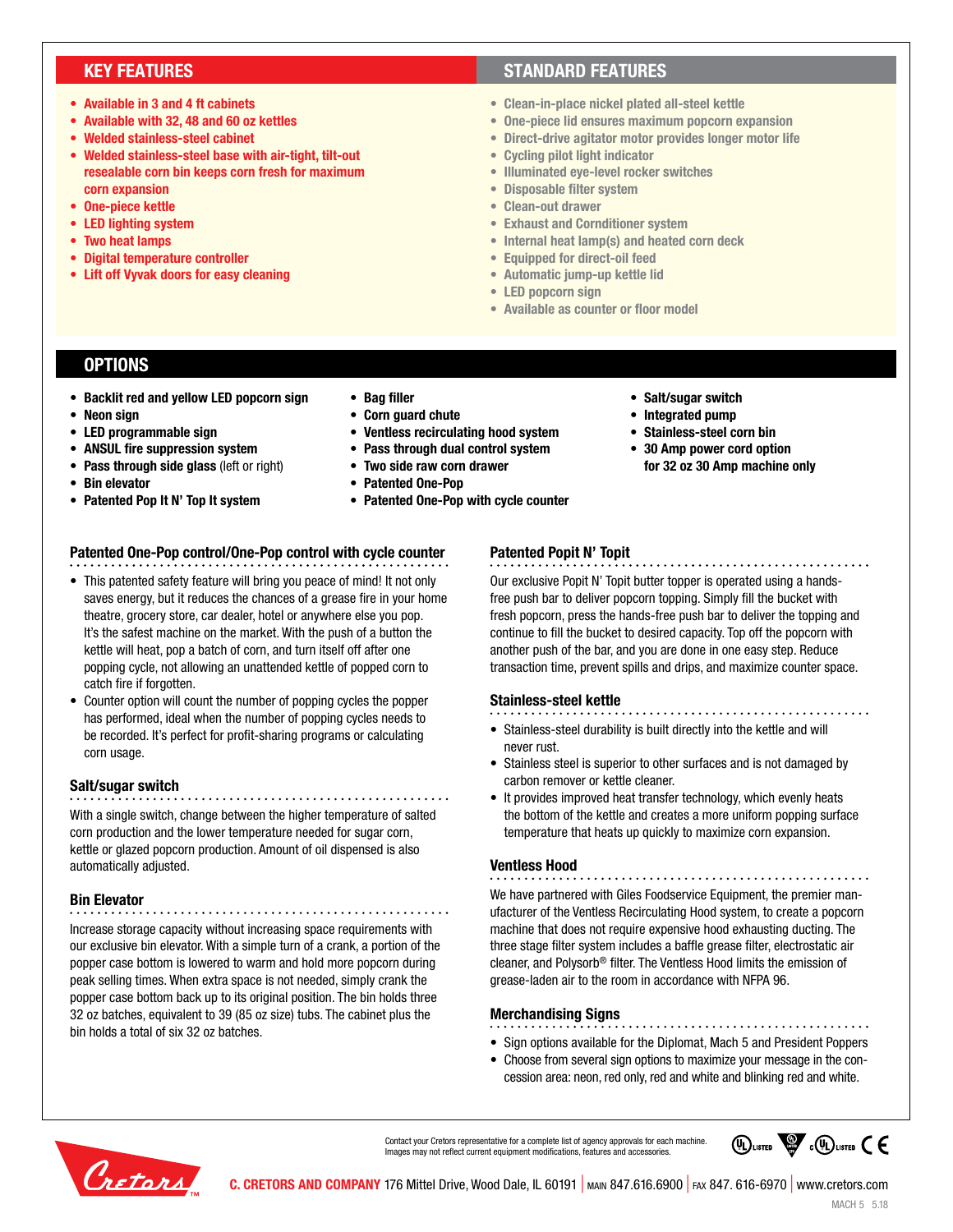**Patented One-Pop Control**



**Salt/sugar Switch**



**Popit N' Topit**







**Bin Elevator (up) Bin Elevator (down)**



**Stainless-steel Kettle Ventless Hood System**





Contact your Cretors representative for a complete list of agency approvals for each machine. Images may not reflect current equipment modifications, features and accessories.





**C. CRETORS AND COMPANY** 176 Mittel Drive, Wood Dale, IL 60191 | MAIN 847.616.6900 | FAX 847. 616-6970 | www.cretors.com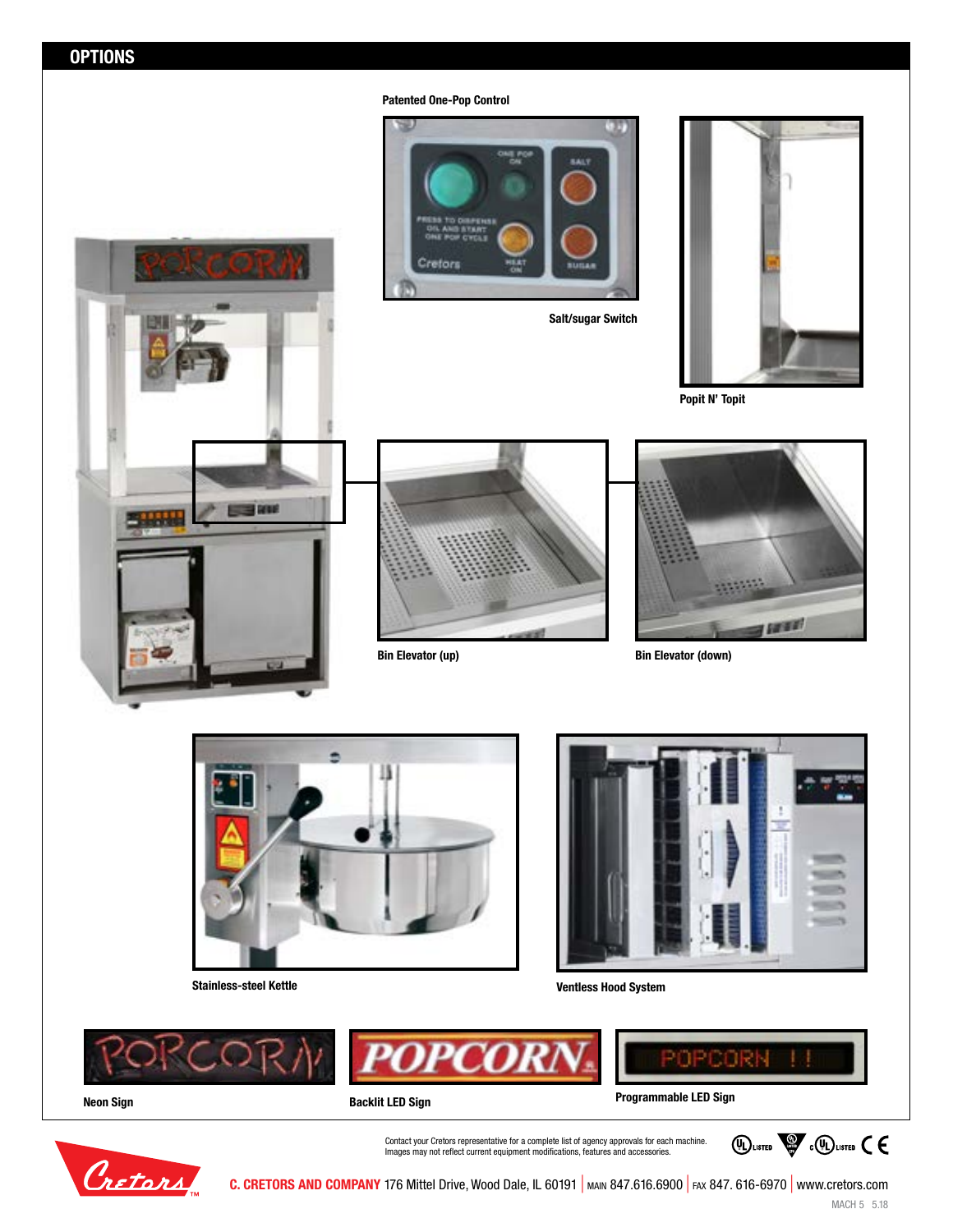# **VENTLESS AND ANSUL SAFETY**

We understand how crucial it is to protect people and property from fire. Cretors was the first to pioneer this fire suppression system in the early 1990s with a UL® approved ANSUL® Fire Suppression System that provides frontline fire protection by automically detecting and suppressing fires. Insurance companies and fire inspectors recognize ANSUL to be the most effective system used to fight dangerous fires in the restaurant and food service industries. It is the leading brand in commercial kitchen fire suppression. Local fire departments normally do not require fire suppression or exterior exhaust systems for UL listed machines meeting the KNLZ and KNKG standard. Contact Cretors for more information about this important option.

#### **ANSUL**

- Detectors located inside the cabinet quickly detect fire.
- Fire suppressant is discharged from multiple locations inside the cabinet to ensure rapid flame knockdown.
- Power source is automatically shut off.
- UL listed machine meets KNLZ and KNKG standard.
- Available for 3, 4, 5 and 6 ft Twin cabinets
- ANSUL activation not included

#### **Ventless Hood by Giles**® **Food Service Equipment**

Cretors partnered with Giles Foodservice Equipment, the premier manufacturer of the Ventless Recirculating Hood System, to create a popcorn machine that does not require expensive hood exhausting ducting. Three stage filter system includes a baffle grease filter, electrostatic filter, and Polysorb® filter. The ventless hood limits the emission of grease-laden air to the room in accordance with NFPA 96.

- The Cretors popper with Ventless Hood is available with the ANSUL Fire Suppression System and is the first popper in the industry that has passed the KNKG UL test, making it one of the safest and most reliable machines.
- The innovative hood design incorporates Ventless Recirculating technology that expands your food service capabilities in areas with limited space.
- The Giles Foodservice Equipment Air Filtration System provides one of the most efficient air filtration systems in the industry.
- Using UL's EPA-202 test method, this machine limits the emission of grease-laden air to the room in accordance with NFPA 96.
- The Ventless Recirculating Hood System is designed to fit directly on top of the 3, 4, 5 and 6 ft Diplomat and Mach 5 popping cabinets. No minimum cabinet width is required.
- Available with 32, 48 and 60 oz kettles.
- Both ANSUL and Ventless Hood options can be manufactured separately or together for the Mach 5 and Diplomat machines.





Contact your Cretors representative for a complete list of agency approvals for each machine. Images may not reflect current equipment modifications, features and accessories.

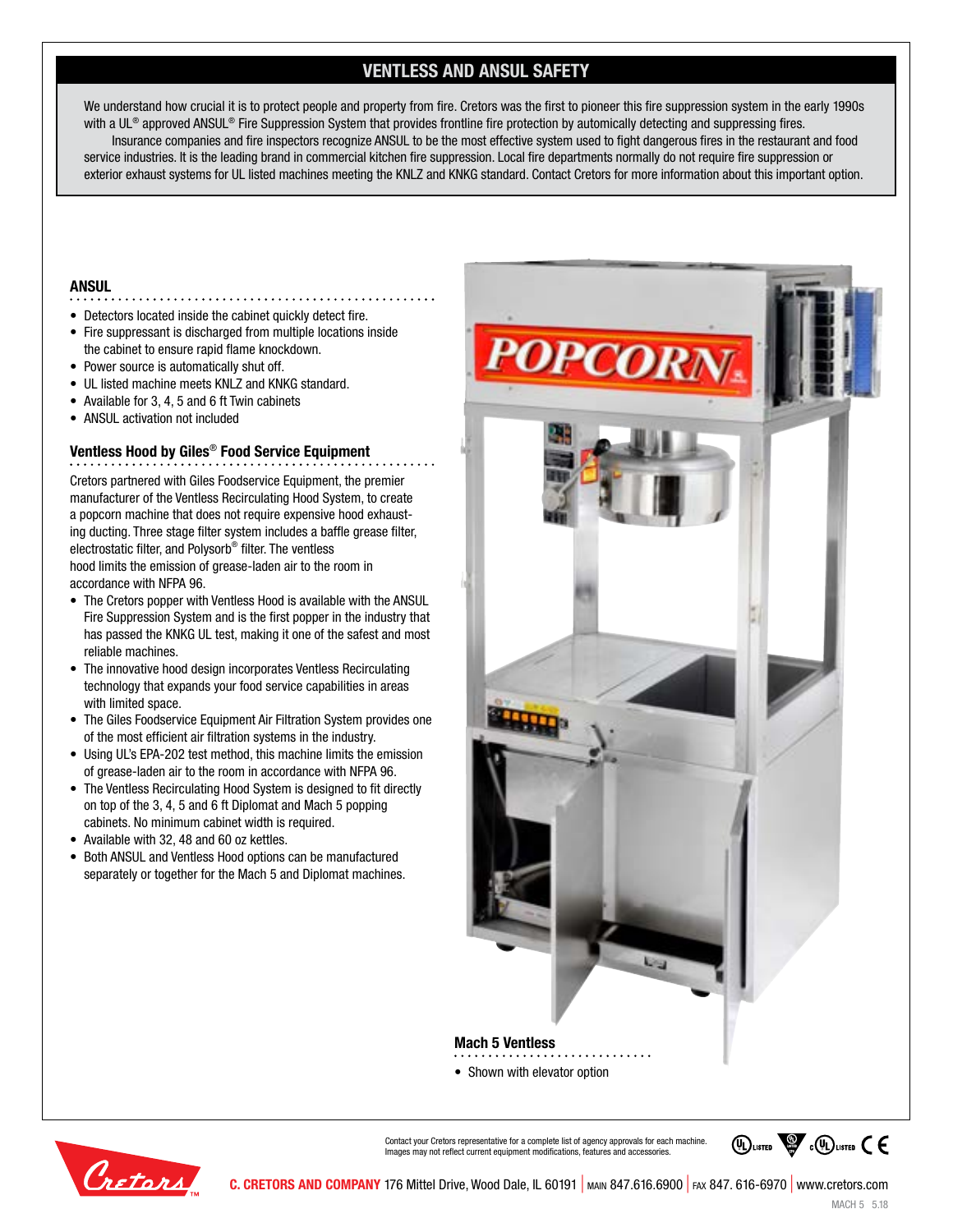# **VENTLESS AND ANSUL SAFETY**



**Close-up of Ventless Feature Ventless Filters**

- Baffle grease filter
- Electrostatic filter
- Polysorb filter



Cretors

Contact your Cretors representative for a complete list of agency approvals for each machine. Images may not reflect current equipment modifications, features and accessories.



**C. CRETORS AND COMPANY** 176 Mittel Drive, Wood Dale, IL 60191 | MAIN 847.616.6900 | FAX 847. 616-6970 | www.cretors.com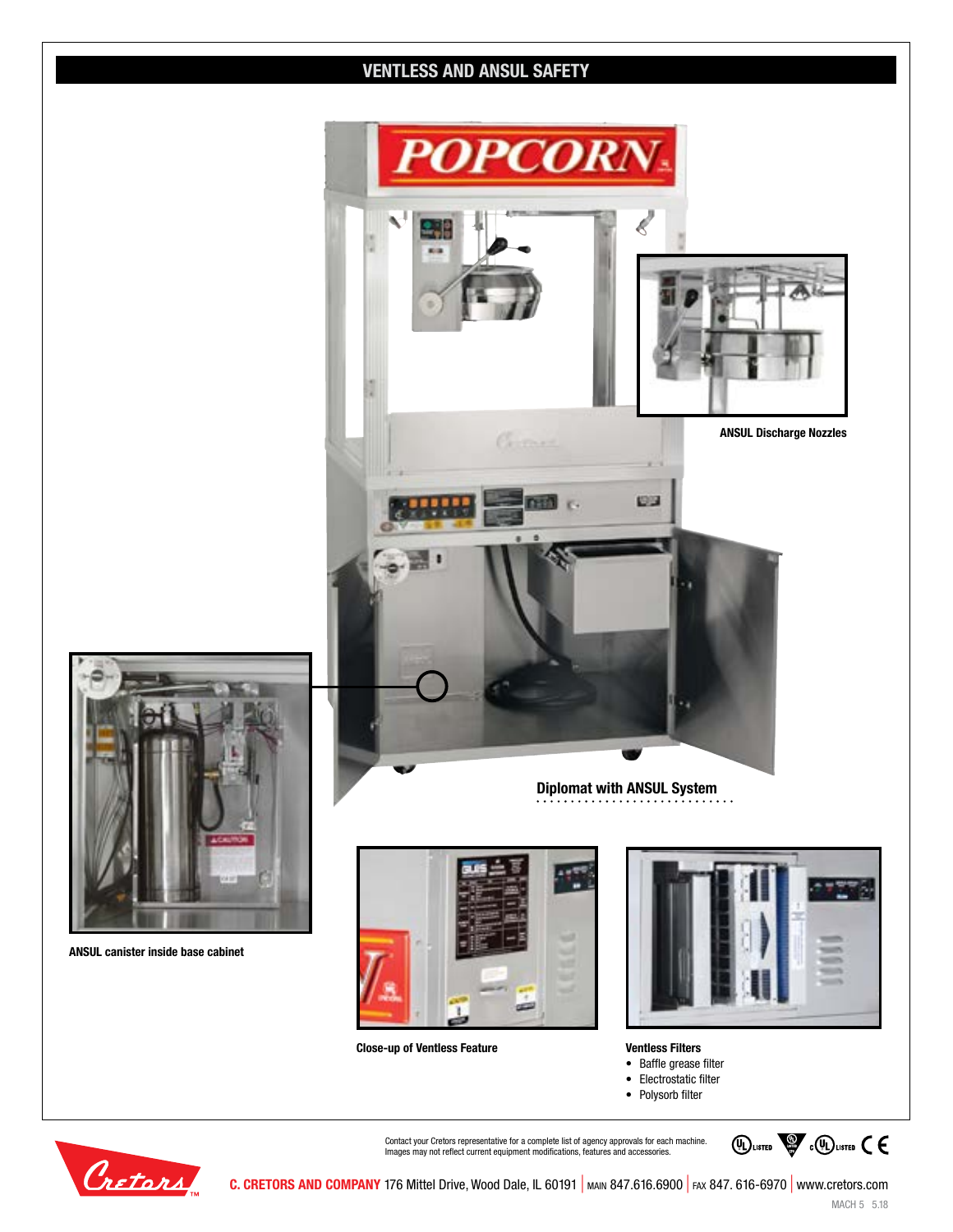# **OIL PUMPS, HEATERS AND WARMERS**

The stainless-steel design of our oil pumps, heaters and warmers make them simple to use. Cretors offers three styles of oil pumps: The Bag-in-Box (BIB) Oil Pump, the Self Contained Automatic Bucket Pump and the Box Pump. Ideal for movie theaters, concession stands, restaurants, gourmet popcorn stores, and self-serve applications.



#### **The Original Automatic Bag-in-Box (BIB) Oil Pump**

Cretors first brought this innovation to concession stands based on a customer request for a pump that was easier to use and keep clean. The robust gear pump will ensure extended-term pump life.

- Heated shelf holds and warms two 35 lb boxes of popping oil
- Electronic timer provides accurate portion control when used in a popcorn machine.
- Heated oil tubes available for coconut oil
- Front or rear oil line (optional)
- Remote control switch
- Cabinet heater blower for use with coconut oil (optional)



#### **Bag-in-Box (BIB) Short Oil Pump**

This single-shelf pump is perfect for situations when the double-shelf BIB Oil Pump is not practical due to space limitations.

• Heated shelf holds and warms one 35 lb box of popping oil

**• Self-Contained Bucket Pump** for use with Profiteer and T-3000 Plus models **• Automatic Bucket Pump** for use with all large poppers that are electrically

• Automatic portion control heats, measures

• Rugged cast aluminum heating element • Electronic 30-minute heat timer

**50 lb Bucket Pumps**

wired for a pump

• Use with 50 lb oil pail

and delivers oil to kettle.



A self-contained BIB oil pump with independent power cord provides compact oil delivery. This pump automatically delivers the proper amount of oil to the kettle with the push of a button. Magnets allow the pump to be placed anywhere in the machine. For liquid oils only.



### **Bag-in-Box (BIB) Backroom Warmer**

Melting and maintaining popping oil at the proper temperature takes time. The BIB Backroom Warmer stores and liquefies four standard sized boxes on heated shelf decks, ensuring you have the popping oil you need when you need it.

- Holds and warms four 35 lb boxes of oil
- Heated shelf decks melt and maintain product for immediate use
- Can be used to heat other BIB items, such as cheese or topping
- Two-shelf warmer also available

Contact your Cretors representative for a complete list of agency approvals for each machine. Images may not reflect current equipment modifications, features and accessories.

Hot Rod is the fastest, most economical way to melt solidified coconut oil in a pail. Rugged construction allows it to be forced into cold, hard oil. Insert the heating element directly into a pail of coconut oil, plug in and allow the heat to gently melt the oil for popper use.

**Hot Rod**





**Heated Oil Pail Step**

The Oil Pail Step makes it easy to slide a 50 lb pail of coconut oil into the base of your Cretors popcorn machine without spillage. Our step features a passive low-wattage heater to liquefy your reserve pail of coconut oil for an easy switch over to a fresh pail when needed.

**C. CRETORS AND COMPANY** 176 Mittel Drive, Wood Dale, IL 60191 | main 847.616.6900 | fax 847. 616-6970 | www.cretors.com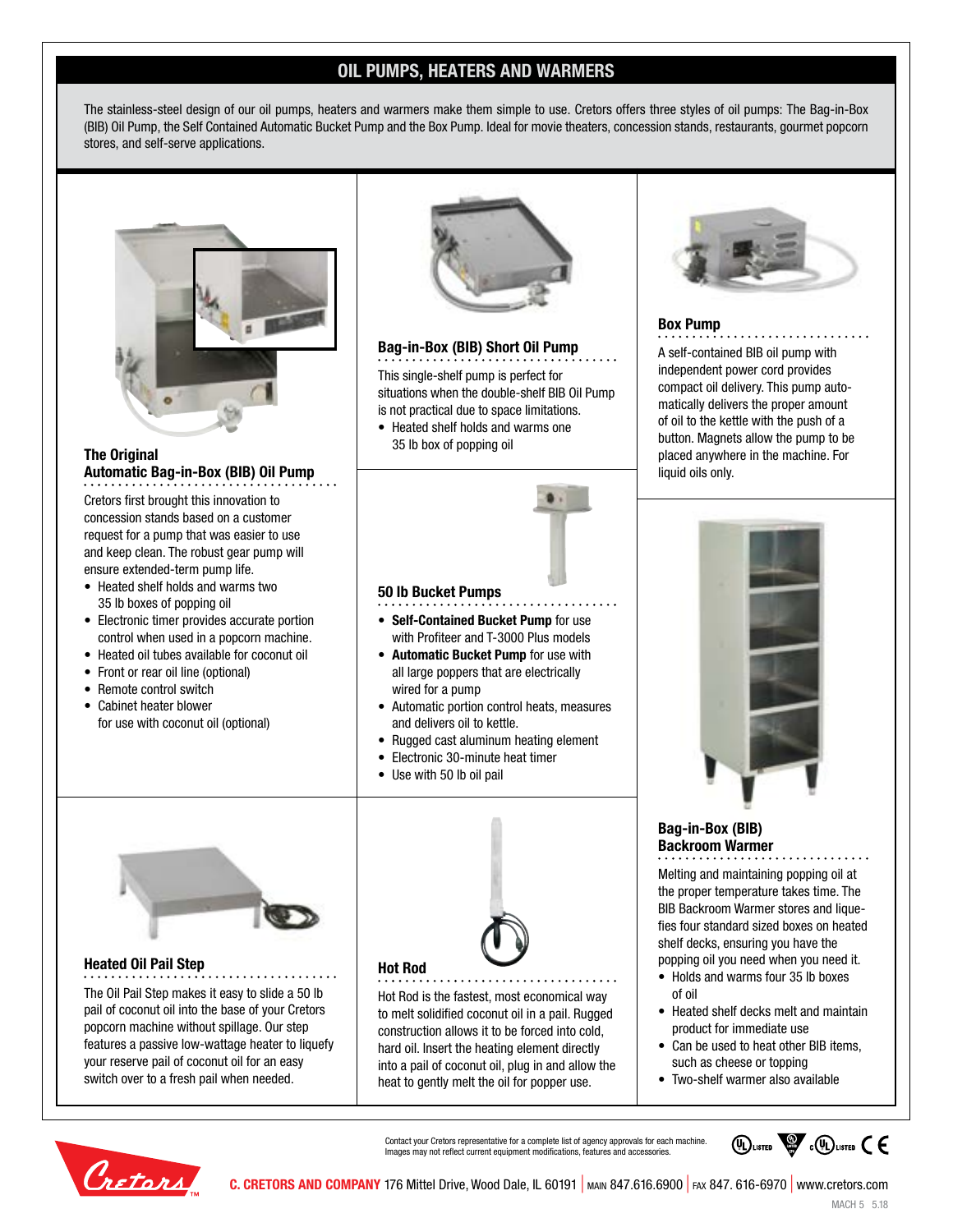## **POPPING SUPPLIES**



#### **Butterfly Popcorn**

- 50 lb bag
- Good for theaters
- PART #14228



**Mushroom Popcorn**

- 50 lb bag
- Good for caramel corn
- PART #14227



**Portion Pack available in 6 oz, 8 oz, 12 oz**

- 6 oz PK 36 PART #9820
- 8 oz PK 24 PART #9827
- 12 oz PK 28 PART #9830
- 50 lb Bulk Box • PART #18778-BULK

**Gourmet Salt** • Butter flavored

• PART #97940

• Part #9795

**Maize Glaze**

• 2 lb bag, 12 bags per case

Aors

Salt for Popcorn

Also available in 50 lb bulk box



#### **Eco Bags**

- • 1½ oz PK 1000 PART #12964
- 2½ oz PK 500 PART #12967
- 4 oz PK 500 PART #12968
- 5 oz PK 500 PART #12969

- 2½ oz PK500
- 
- PART #12967-USA





Contact your Cretors representative for a complete list of agency approvals for each machine. Images may not reflect current equipment modifications, features and accessories.



**C. CRETORS AND COMPANY** 176 Mittel Drive, Wood Dale, IL 60191 | main 847.616.6900 | fax 847. 616-6970 | www.cretors.com

**WEIGHTED** COULISTED CE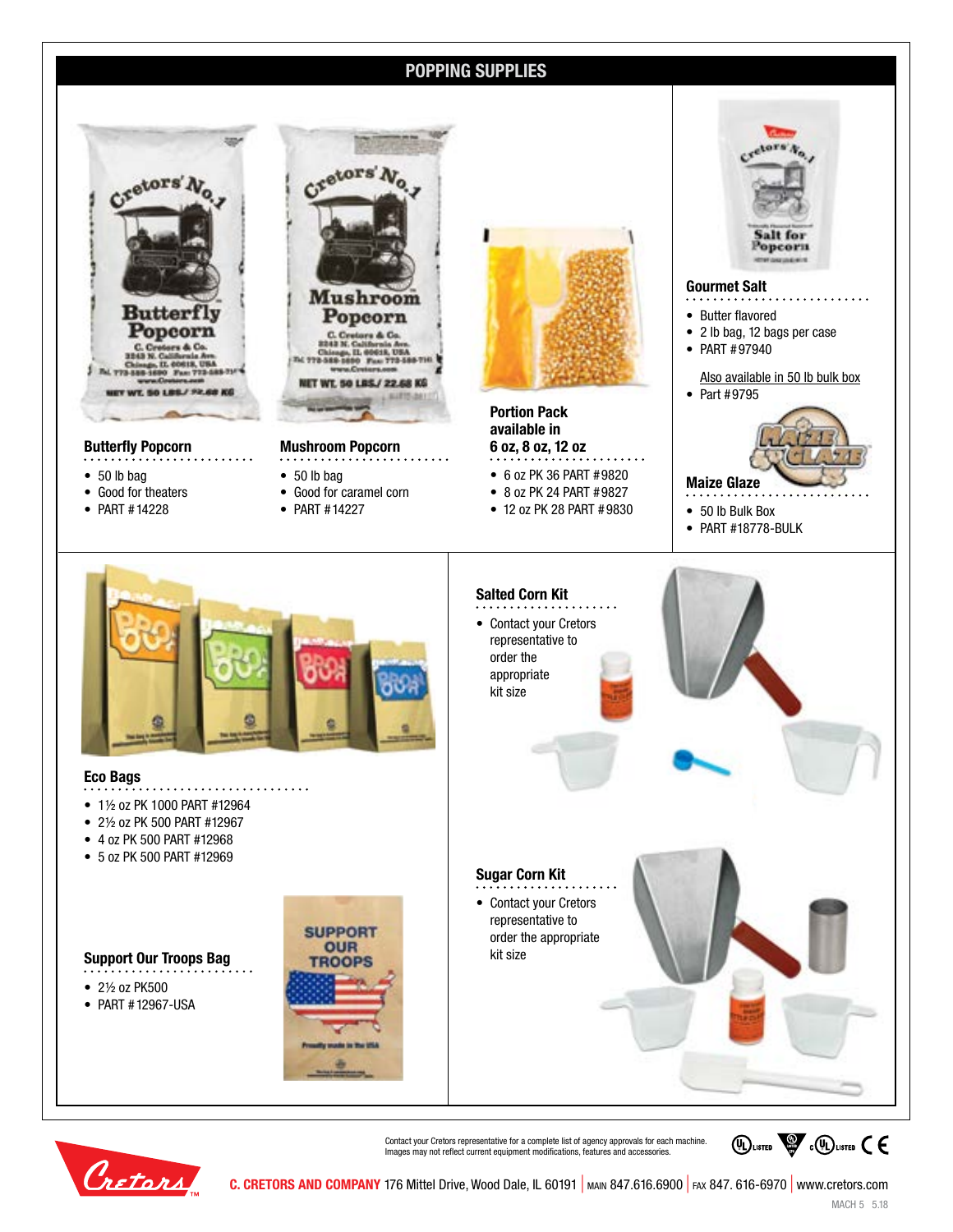

Cretors

**C. CRETORS AND COMPANY** 176 Mittel Drive, Wood Dale, IL 60191 | MAIN 847.616.6900 | FAX 847. 616-6970 | www.cretors.com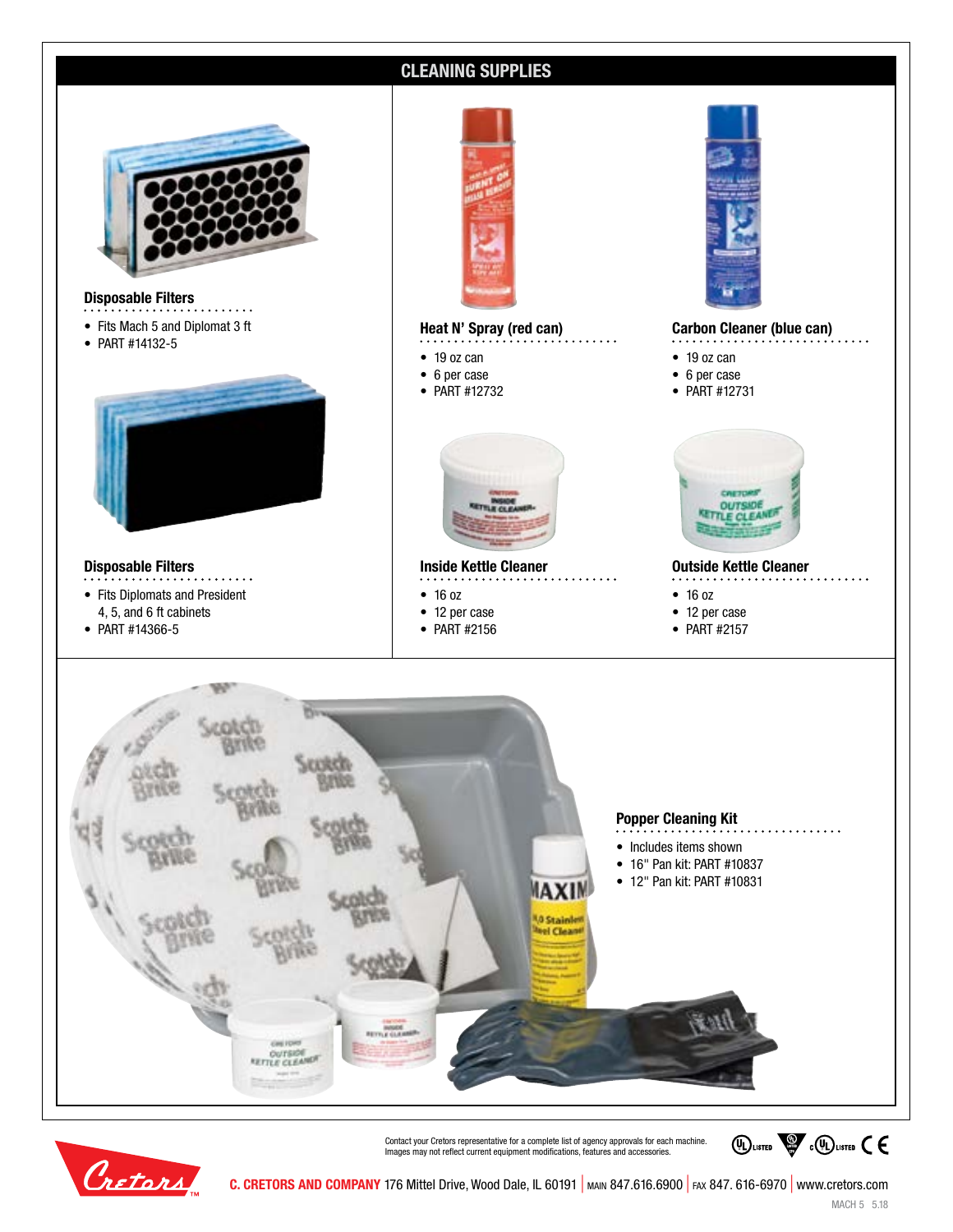| <b>MACH 5 NORTH AMERICA</b> |                   |                  |                            |              |                                            |             |               |                                         |               |               |                              |               |               |
|-----------------------------|-------------------|------------------|----------------------------|--------------|--------------------------------------------|-------------|---------------|-----------------------------------------|---------------|---------------|------------------------------|---------------|---------------|
|                             | <b>ELECTRICAL</b> |                  |                            |              | <b>MACHINE DIMENSIONS</b><br><b>INCHES</b> |             |               | <b>SHIP DIMENSIONS</b><br><b>INCHES</b> |               |               | <b>SHIP</b><br><b>WEIGHT</b> |               |               |
| <b>MACHINE</b>              |                   | KETTLE SERVINGS* | <b>VOLTAGE</b>             | <b>WATTS</b> | <b>AMPS</b>                                | <b>NEMA</b> | <b>LENGTH</b> | <b>WIDTH</b>                            | <b>HEIGHT</b> | <b>LENGTH</b> | <b>WIDTH</b>                 | <b>HEIGHT</b> | $\mathsf{lb}$ |
| Mach 5 3' Counter           | 32 oz             | 640              | 120/208V-<br>120/240V/60HZ | 6185         |                                            | 14-50       | 28.00         | 36.00                                   | 53.50         | 33.00         | 41.00                        | 69.50         | 323           |
| Mach 5 3' Floor             | 32 oz             | 640              | 120/208V-<br>120/240V/60HZ | 6185         | $\frac{1}{2}$                              | $14 - 50$   | 28.00         | 36.00                                   | 77.50         | 43.00         | 43.00                        | 83.00         | 445           |
| Mach 5 3' Floor Ventless    | 32 oz             | 640              | 120/208V-<br>120/240V/60HZ | 6618         | ä,                                         | 14-50       | 28.00         | 36.00                                   | 83.00         | 43.00         | 43.00                        | 89.00         | 445           |
| Mach 5 3' Floor ANSUL       | 32 oz             | 640              | 120/208V-<br>120/240V/60HZ | 6185         |                                            | 14-50       | 28.00         | 36.00                                   | 77.50         | 43.00         | 43.00                        | 83.00         | 445           |
| Mach 5 4' Floor             | 32 oz             | 640              | 120/208V-<br>120/240V/60HZ | 6185         | $\overline{\phantom{a}}$                   | 14-50       | 28.00         | 49.00                                   | 75.00         | 37.00         | 56.00                        | 82.00         | 500           |
| Mach 5 5' Floor             | 32 oz             | 640              | 120/208V-<br>120/240V/60HZ | 6185         | $\blacksquare$                             | 14-50       | 32.50         | 60.00                                   | 74.50         | 37.00         | 67.00                        | 82.00         | 590           |
| Mach 5 3' Counter           | 48 oz             | 960              | 120/208V-<br>120/240V/60HZ | 7735         | $\overline{\phantom{a}}$                   | 14-50       | 28.00         | 36.00                                   | 53.50         | 33.00         | 41.00                        | 69.50         | 326           |
| Mach 5 3' Floor             | 48 oz             | 960              | 120/208V-<br>120/240V/60HZ | 7735         |                                            | 14-50       | 28.00         | 36.00                                   | 77.50         | 43.00         | 43.00                        | 83.00         | 445           |
| Mach 5 3' Floor Ventless    | 48 oz             | 960              | 120/208V-<br>120/240V/60HZ | 8168         | $\blacksquare$                             | 14-50       | 28.00         | 36.00                                   | 83.00         | 43.00         | 43.00                        | 89.00         | 445           |
| Mach 5 3' Floor ANSUL       | 48 oz             | 960              | 120/208V-<br>120/240V/60HZ | 7735         | $\overline{a}$                             | 14-50       | 28.00         | 36.00                                   | 77.50         | 43.00         | 43.00                        | 83.00         | 445           |
| Mach 5 4' Floor             | 48 oz             | 960              | 120/208V-<br>120/240V/60HZ | 7735         | $\sim$                                     | 14-50       | 28.00         | 49.00                                   | 75.00         | 37.00         | 56.00                        | 82.00         | 505           |
| Mach 5 5' Floor             | 48 oz             | 960              | 120/208V-<br>120/240V/60HZ | 7735         |                                            | 14-50       | 32.50         | 60.00                                   | 74.50         | 37.00         | 67.00                        | 82.00         | 598           |
| Mach 5 3' Counter           | 60 oz             | 1200             | 120/208V-<br>120/240V/60HZ | 7735         | ä,                                         | 14-50       | 28.00         | 36.00                                   | 53.50         | 33.00         | 41.00                        | 69.50         | 326           |
| Mach 5 3' Floor             | 60 oz             | 1200             | 120/208V-<br>120/240V/60HZ | 7735         |                                            | 14-50       | 28.00         | 36.00                                   | 77.50         | 43.00         | 43.00                        | 83.00         | 445           |
| Mach 5 3' Floor Ventless    | 60 oz             | 1200             | 120/208V-<br>120/240V/60HZ | 8168         |                                            | 14-50       | 28.00         | 36.00                                   | 83.00         | 43.00         | 43.00                        | 89.00         | 445           |
| Mach 5 3' Floor ANSUL       | 60 oz             | 1200             | 120/208V-<br>120/240V/60HZ | 7735         |                                            | $14 - 50$   | 28.00         | 36.00                                   | 77.50         | 43.00         | 43.00                        | 83.00         | 445           |
| Mach 5 4' Floor             | 60 oz             | 1200             | 120/208V-<br>120/240V/60HZ | 7735         | ÷                                          | 14-50       | 28.00         | 49.00                                   | 75.00         | 37.00         | 56.00                        | 82.00         | 508           |
| Mach 5 5' Floor             | 60 oz             | 1200             | 120/208V-<br>120/240V/60HZ | 7735         |                                            | $14 - 50$   | 32.50         | 60.00                                   | 74.50         | 37.00         | 67.00                        | 82.00         | 598           |

\* 1 oz servings per hour

• Contact Cretors for details

All Twin Poppers will have two power cords unless requesting 3-phase.

Call for 3-phase supply on Twin Poppers.

Wattages are split between two power cords on twin units.

All total machine watts include the pump watts.

Add 750 watts for 32 oz stainless steel kettles.

Add 433 watts for Ventless Hood options.

Contact Cretors for machine agency approval listings.



Contact your Cretors representative for a complete list of agency approvals for each machine. Images may not reflect current equipment modifications, features and accessories.

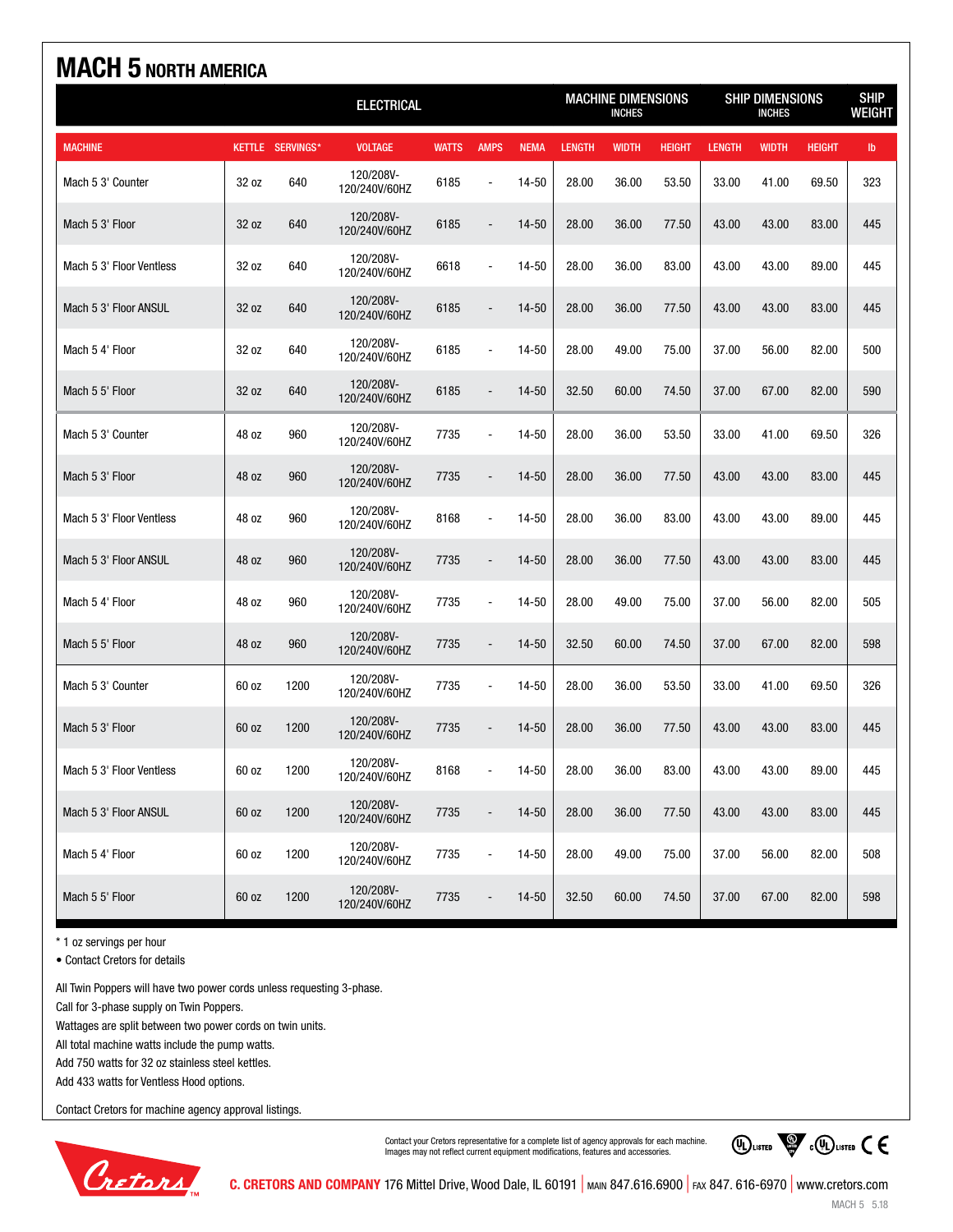| OIL PUMPS, HEATERS AND WARMERS NORTH AMERICA                       |                   |              |             |                          |                                            |              |               |                                         |              |               |                       |
|--------------------------------------------------------------------|-------------------|--------------|-------------|--------------------------|--------------------------------------------|--------------|---------------|-----------------------------------------|--------------|---------------|-----------------------|
|                                                                    | <b>ELECTRICAL</b> |              |             |                          | <b>MACHINE DIMENSIONS</b><br><b>INCHES</b> |              |               | <b>SHIP DIMENSIONS</b><br><b>INCHES</b> |              |               | <b>SHIP</b><br>WEIGHT |
| <b>MACHINE</b>                                                     | <b>VOLTAGE</b>    | <b>WATTS</b> | <b>AMPS</b> | <b>NEMA</b>              | <b>LENGTH</b>                              | <b>WIDTH</b> | <b>HEIGHT</b> | <b>LENGTH</b>                           | <b>WIDTH</b> | <b>HEIGHT</b> | $\mathbf{I}$          |
| 7700 Automatic Bucket Pump, remote control                         | 120V/60HZ         | 700          | 5.8         | $\blacksquare$           | 22.00                                      | 13.00        | 13.00         | 25.00                                   | 15.00        | 15.00         | 20                    |
| 7700 Automatic Bucket Pump, self contained<br>(use with Profiteer) | 120V/60HZ         | 700          | 5.8         | $5 - 15$                 | 22.00                                      | 13.00        | 13.00         | 25.00                                   | 15.00        | 15.00         | 20                    |
| 7700 Automatic Bucket Salt/Sugar Pump                              | 120V/60HZ         | 700          | 5.8         | $\blacksquare$           | 22.00                                      | 13.00        | 13.00         | 25.00                                   | 15.00        | 15.00         | 20                    |
| <b>Hot Rod</b>                                                     | 120V/60HZ         | 400          | 3.3         | $5 - 15$                 | 2.50                                       | 23.50        | 2.25          | 4.00                                    | 24.00        | 2.50          | $\overline{4}$        |
| Bag-in-Box Pump with side oil line                                 | 120V/60HZ         | 250          | 2.1         | $\sim$                   | 18.00                                      | 13.75        | 16.50         | 22.00                                   | 17.25        | 20.00         | 37                    |
| Bag-in-Box Pump Heated with side oil line                          | 120V/60HZ         | 250          | 2.1         | $\overline{\phantom{a}}$ | 18.00                                      | 13.75        | 16.50         | 22.00                                   | 17.25        | 20.00         | 35                    |
| Bag-in-Box Pump<br>Heated with front/rear discharge                | 120V/60HZ         | 250          | 2.1         | $\overline{a}$           | 18.00                                      | 13.75        | 16.50         | 22.00                                   | 17.25        | 19.00         | 35                    |
| Bag-in-Box Salt/Sugar Pump<br>with Side oil line                   | 120V/60HZ         | 250          | 2.1         |                          | 18.00                                      | 13.75        | 16.50         | 22.00                                   | 17.25        | 19.00         | 35                    |
| Bag-in-Box Backroom Warmer<br>Heated 4 shelf unit                  | 120V/60HZ         | 180          | 1.5         | $5 - 15$                 | 17.00                                      | 16.00        | 49.50         | 20.00                                   | 20.00        | 51.00         | 74                    |

Contact Cretors for machine agency approval listings.



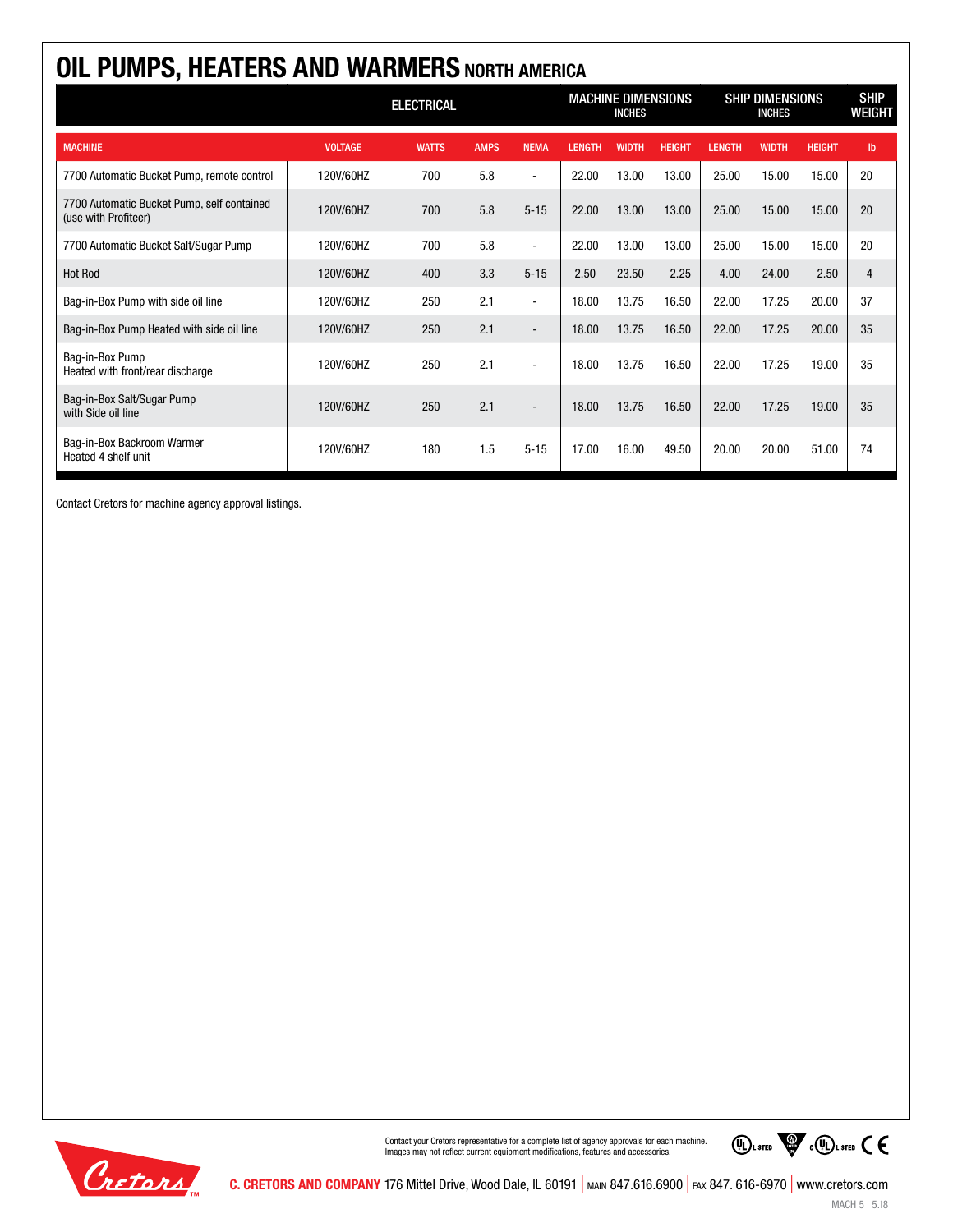| <b>MACH 5 EXPORT - CE MARK AVAILABLE</b> |                   |                         |                |              |                          |                                                 |              |               |                                              |                              |               |        |
|------------------------------------------|-------------------|-------------------------|----------------|--------------|--------------------------|-------------------------------------------------|--------------|---------------|----------------------------------------------|------------------------------|---------------|--------|
|                                          | <b>ELECTRICAL</b> |                         |                |              |                          | <b>MACHINE DIMENSIONS</b><br><b>CENTIMETERS</b> |              |               | <b>SHIP DIMENSIONS</b><br><b>CENTIMETERS</b> | <b>SHIP</b><br><b>WEIGHT</b> |               |        |
| <b>MACHINE</b>                           |                   | <b>KETTLE SERVINGS*</b> | <b>VOLTAGE</b> | <b>WATTS</b> | <b>AMPS</b>              | <b>LENGTH</b>                                   | <b>WIDTH</b> | <b>HEIGHT</b> | <b>LENGTH</b>                                | <b>WIDTH</b>                 | <b>HEIGHT</b> | kg     |
| Mach 5 3' Counter                        | 32 oz             | 640                     | 230/380V/50HZ  | 6185         | $\overline{\phantom{a}}$ | 71.12                                           | 91.44        | 135.89        | 83.82                                        | 104.14                       | 176.53        | 145.35 |
| Mach 5 3' Floor                          | 32 oz             | 640                     | 230/380V/50HZ  | 6185         |                          | 71.12                                           | 91.44        | 196.85        | 109.22                                       | 109.22                       | 210.82        | 200.25 |
| Mach 5 3' Floor Ventless                 | 32 oz             | 640                     | 230/380V/50HZ  | 6618         | $\overline{a}$           | 71.12                                           | 91.44        | 210.82        | 109.22                                       | 109.22                       | 226.06        | 200.25 |
| Mach 5 3' Floor ANSUL                    | 32 oz             | 640                     | 230/380V/50HZ  | 6185         | $\overline{\phantom{a}}$ | 71.12                                           | 91.44        | 196.85        | 109.22                                       | 109.22                       | 210.82        | 200.25 |
| Mach 5 4' Floor                          | 32 oz             | 640                     | 230/380V/50HZ  | 6185         | $\sim$                   | 71.12                                           | 124.46       | 190.50        | 93.98                                        | 142.24                       | 208.28        | 225.00 |
| Mach 5 5' Floor                          | 32 oz             | 640                     | 230/380V/50HZ  | 6185         |                          | 82.55                                           | 152.40       | 189.23        | 93.98                                        | 170.18                       | 208.28        | 265.50 |
| Mach 5 3' Counter                        | 48 oz             | 960                     | 230/380V/50HZ  | 7735         | $\blacksquare$           | 71.12                                           | 91.44        | 135.89        | 83.82                                        | 104.14                       | 176.53        | 146.70 |
| Mach 5 3' Floor                          | 48 oz             | 960                     | 230/380V/50HZ  | 7735         | $\blacksquare$           | 71.12                                           | 91.44        | 196.85        | 109.22                                       | 109.22                       | 210.82        | 200.25 |
| Mach 5 3' Floor Ventless                 | 48 oz             | 960                     | 230/380V/50HZ  | 8168         | $\blacksquare$           | 71.12                                           | 91.44        | 210.82        | 109.22                                       | 109.22                       | 226.06        | 200.25 |
| Mach 5 3' Floor ANSUL                    | 48 oz             | 960                     | 230/380V/50HZ  | 7735         | $\overline{\phantom{a}}$ | 71.12                                           | 91.44        | 196.85        | 109.22                                       | 109.22                       | 210.82        | 200.25 |
| Mach 5 4' Floor                          | 48 oz             | 960                     | 230/380V/50HZ  | 7735         | $\overline{\phantom{a}}$ | 71.12                                           | 124.46       | 190.50        | 93.98                                        | 142.24                       | 208.28        | 227.25 |
| Mach 5 5' Floor                          | 48 oz             | 960                     | 230/380V/50HZ  | 7735         |                          | 82.55                                           | 152.40       | 189.23        | 93.98                                        | 170.18                       | 208.28        | 269.10 |
| Mach 5 3' Counter                        | 60 oz             | 1200                    | 230/380V/50HZ  | 7735         | $\blacksquare$           | 71.12                                           | 91.44        | 135.89        | 83.82                                        | 104.14                       | 176.53        | 146.70 |
| Mach 5 3' Floor                          | 60 oz             | 1200                    | 230/380V/50HZ  | 7735         | $\blacksquare$           | 71.12                                           | 91.44        | 196.85        | 109.22                                       | 109.22                       | 210.82        | 200.25 |
| Mach 5 3' Floor Ventless                 | 60 oz             | 1200                    | 230/380V/50HZ  | 8168         | $\overline{\phantom{a}}$ | 71.12                                           | 91.44        | 210.82        | 109.22                                       | 109.22                       | 226.06        | 200.25 |
| Mach 5 3' Floor ANSUL                    | 60 oz             | 1200                    | 230/380V/50HZ  | 7735         | $\overline{\phantom{a}}$ | 71.12                                           | 91.44        | 196.85        | 109.22                                       | 109.22                       | 210.82        | 200.25 |
| Mach 5 4' Floor                          | 60 oz             | 1200                    | 230/380V/50HZ  | 7735         | $\overline{\phantom{a}}$ | 71.12                                           | 124.46       | 190.50        | 93.98                                        | 142.24                       | 208.28        | 228.60 |
| Mach 5 5' Floor                          | 60 oz             | 1200                    | 230/380V/50HZ  | 7735         |                          | 82.55                                           | 152.40       | 189.23        | 93.98                                        | 170.18                       | 208.28        | 269.10 |

\* 1 oz servings per hour

• Contact Cretors for details

All Twin Poppers will have two power cords unless requesting 3-phase.

Call for 3-phase supply on Twin Poppers

Wattages are split between two power cords on twin units.

All total machine watts include the pump watts.

Add 750 watts for 32 oz stainless steel kettles.

Add 433 watts for Ventless Hood options.

Contact Cretors for machine agency approval listings.



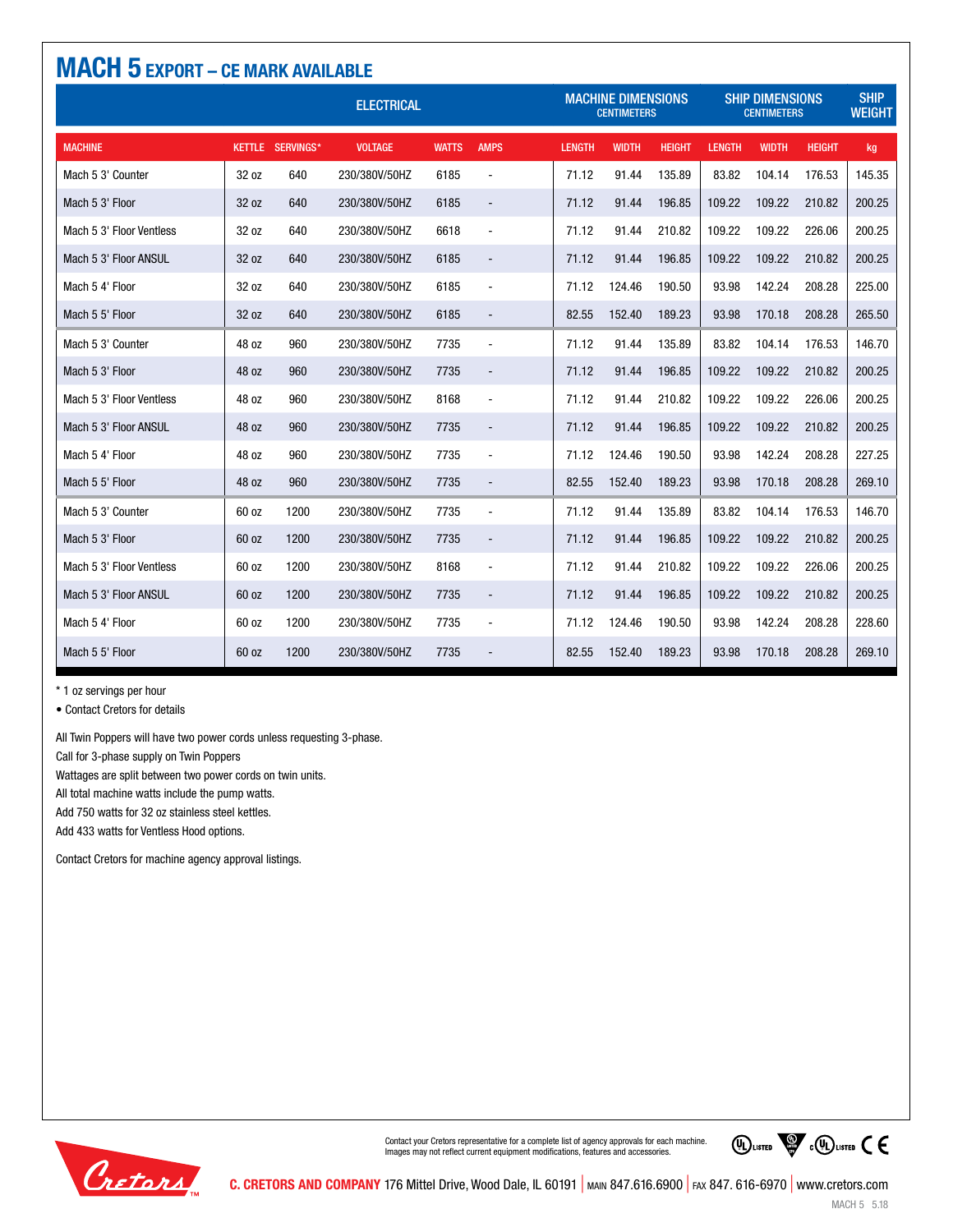| <b>OIL PUMPS, HEATERS AND WARMERS EXPORT - CE MARK AVAILABLE</b>   |                   |              |             |                                                 |               |              |                                              |               |              |                              |       |
|--------------------------------------------------------------------|-------------------|--------------|-------------|-------------------------------------------------|---------------|--------------|----------------------------------------------|---------------|--------------|------------------------------|-------|
|                                                                    | <b>ELECTRICAL</b> |              |             | <b>MACHINE DIMENSIONS</b><br><b>CENTIMETERS</b> |               |              | <b>SHIP DIMENSIONS</b><br><b>CENTIMETERS</b> |               |              | <b>SHIP</b><br><b>WEIGHT</b> |       |
| <b>MACHINE</b>                                                     | <b>VOLTAGE</b>    | <b>WATTS</b> | <b>AMPS</b> |                                                 | <b>LENGTH</b> | <b>WIDTH</b> | <b>HEIGHT</b>                                | <b>LENGTH</b> | <b>WIDTH</b> | <b>HEIGHT</b>                | kg    |
| 7700 Automatic Bucket Pump, remote control                         | 230V/50HZ         | 700          | 3           |                                                 | 55.88         | 33.02        | 33.02                                        | 63.50         | 38.10        | 38.10                        | 9.00  |
| 7700 Automatic Bucket Pump, self contained<br>(use with Profiteer) | 230V/50HZ         | 700          | 3           |                                                 | 55.88         | 33.02        | 33.02                                        | 63.50         | 38.10        | 38.10                        | 9.00  |
| 7700 Automatic Bucket Salt/Sugar Pump                              | 230V/50HZ         | 700          | 3           |                                                 | 55.88         | 33.02        | 33.02                                        | 63.50         | 38.10        | 38.10                        | 9.00  |
| <b>Hot Rod</b>                                                     | 230V/50HZ         | 400          | 1.7         |                                                 | 6.35          | 59.69        | 5.72                                         | 10.16         | 60.96        | 6.35                         | 1.80  |
| Bag-in-Box Pump with side oil line                                 | 230V/50HZ         | 250          | 1.1         |                                                 | 45.72         | 34.93        | 41.91                                        | 55.88         | 43.82        | 50.80                        | 16.65 |
| Bag-in-Box Pump Heated with side oil line                          | 230V/50HZ         | 250          | 1.1         |                                                 | 45.72         | 34.93        | 41.91                                        | 55.88         | 43.82        | 50.80                        | 15.75 |
| Bag-in-Box Pump<br>Heated with front/rear discharge                | 230V/50HZ         | 250          | 1.1         |                                                 | 45.72         | 34.93        | 41.91                                        | 55.88         | 43.82        | 48.26                        | 15.75 |
| Bag-in-Box Salt/Sugar Pump<br>with Side oil line                   | 230V/50HZ         | 250          | 1.1         |                                                 | 45.72         | 34.93        | 41.91                                        | 55.88         | 43.82        | 48.26                        | 15.75 |
| Bag-in-Box Backroom Warmer<br>Heated 4 shelf unit                  | 230V/50HZ         | 180          | 8           |                                                 | 43.18         | 40.64        | 125.73                                       | 50.80         | 50.80        | 129.54                       | 33.30 |

Contact Cretors for machine agency approval listings.